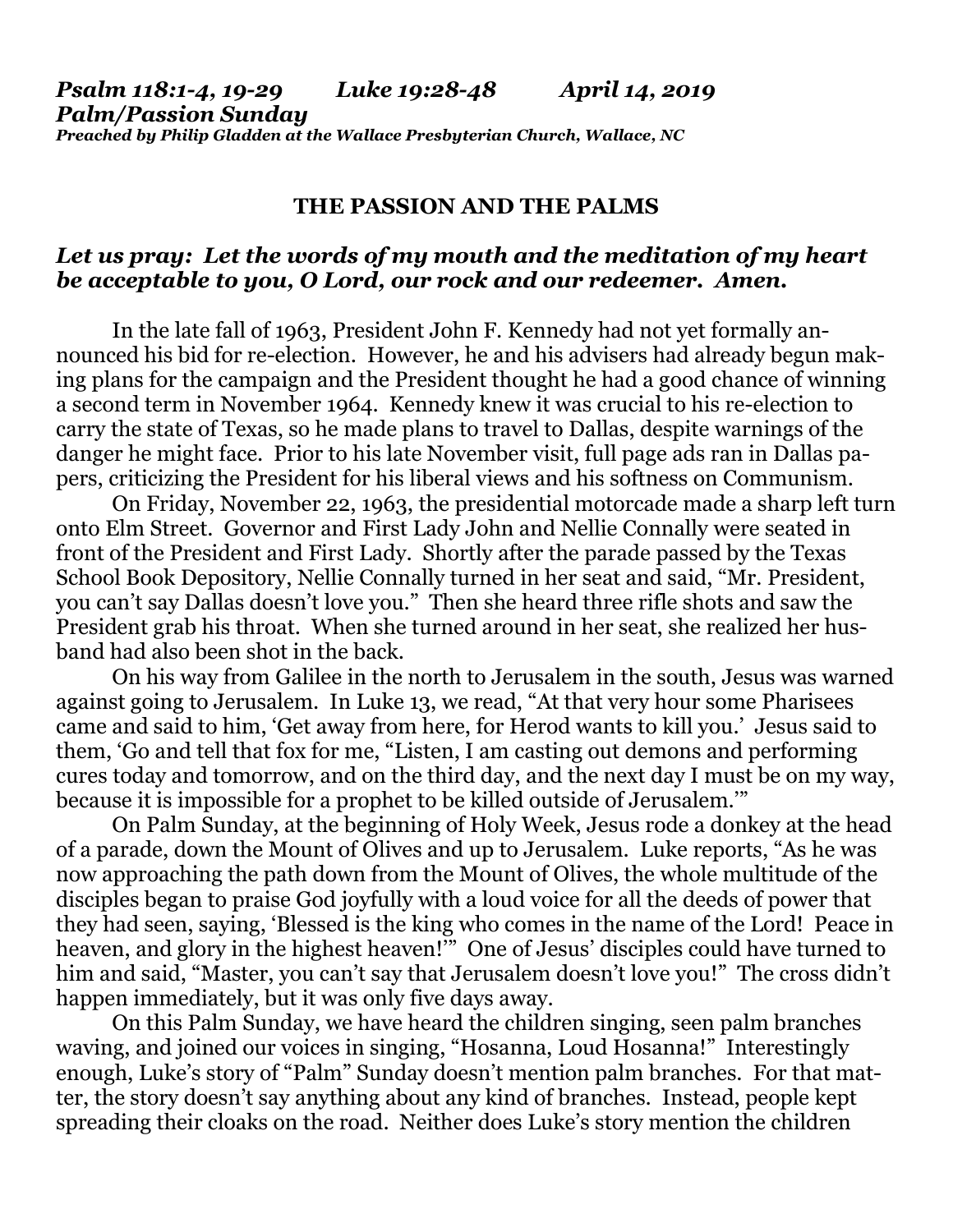singing in the pillared court and temple. Instead, it is the "whole multitude of the disciples" who began to praise God joyfully with a loud voice. But not everyone was so overjoyed at the Palm Sunday parade. Some of the Pharisees in the crowd said to Jesus, "Teacher, order your disciples to stop." That's a genteel translation of "Tell 'em to shut up!"

On the church calendar, today is designated as Palm/Passion Sunday. When you hear the word "passion," you might think of this dictionary definition: "strong and barely controllable emotion; a state or outburst of strong emotion; and an intense desire or enthusiasm for something." Our English word "passion" is derived from the Latin word for "suffer." That's why the suffering and death of Jesus is referred to as "the Passion of Christ." As we wave our palm branches and sing Hosanna on Palm Sunday, we need to keep in mind the passion of Christ.

According to the Presbyterian Mission website, "The question is frequently asked, Why combine the passion and the palms? The most important reason for combining the passion and the palms is the relationship between the death and resurrection of Jesus. To understand the resurrection, we must contemplate the passion of Jesus. Long, careful meditation upon the mystery of the cross must precede the glorious message of Easter. The eight-day week from Passion/Palm Sunday to Easter Day is framed by resurrection and death on one side, and death and resurrection on the other. The need to affirm, as Holy Week begins, the inseparable relationship between the death and the resurrection of Jesus is precisely the reason the passion of Christ and the palms are linked together as Passion/Palm Sunday."<sup>1</sup>

The passion and the palms are evident in today's worship service. We gathered with songs of Hosanna! Loud Hosanna! The little children sang Hosanna, glory to the King, let your praises ring! We're going to go out from here singing All glory, laud, and honor to thee, Redeemer, King, to whom the lips of children made sweet hosannas ring.

But, woven into the fabric of our Palm Sunday celebration with palms and hosannas is the passion of Christ. We confessed that our wills are as rebellious as Jerusalem's, that our faith is often more show than substance, and that our hearts are in need of cleansing. We just sang about the sacred head, now wounded, with grief and shame weighed down and, again, confessed "what thou, my Lord, has suffered was all for sinners' gain: mine, mine was the transgression, but thine the deadly pain." As the offering is being taken up, the handbell choir will play a meditative arrangement of the hymn "Jesus, Keep Me Near the Cross." The third verse of the hymn says, "Near the cross! O Lamb of God, Bring its scenes before me; Help me walk from day to day, With its shadow o'er me." Even in the glorious final hymn we remember that "To thee, before thy passion, they sang their hymns of praise; to thee, now high exalted, our melody we raise."

We might think the passion of Christ happened only on Friday, when he was nailed to the cross. But that would be a very narrow understanding of what Jesus went through during the final week of his life. Luke tells us "As he came near and saw the city, he wept over it, saying, 'If you, even you, had only recognized on this day the things that make for peace! But now they are hidden from your eyes." (Luke 19:41-42)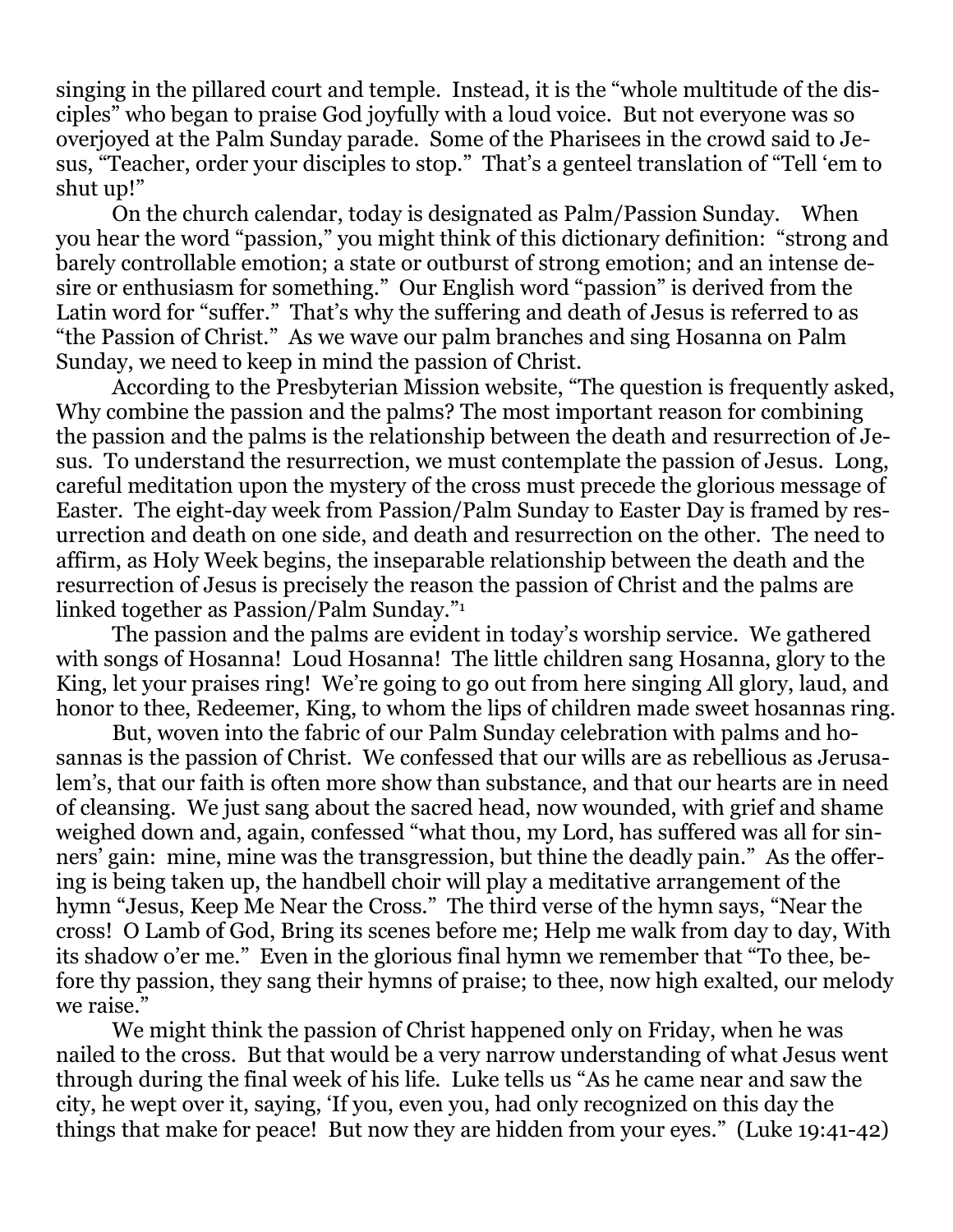This may not be the exact beginning point of the passion of Christ in Holy Week, but it's a good starting point. Weeping is more than just shedding a few tears. When Jesus wept over the city, he was expressing his grief and sorrow. It's not saying too much to suggest that Jesus was, in fact, mourning over Jerusalem. That must have pierced his soul.

In his blog called "The Things That Make for Peace," Frederick Buechner writes, "Despair and hope. They travel the road to Jerusalem together, as together they travel every road we take — despair at what in our madness we are bringing down on our own heads and hope in him who travels that road with us and for us and who is the only one of us all who is not mad. Hope in the King who approaches every human heart like a city. And it is a very great hope as hopes go and well worth all our singing and dancing and sad little palms because not even death can prevail against this King and not even the end of the world, when end it does, will be the end of him and of the mystery and majesty of his love. Blessed be he."<sup>2</sup>

Many years ago, in an adult Sunday School class at a church in Richmond, we were talking about the events of Holy Week, including Jesus' death on the cross. One woman spoke up and said, "I think Jesus' crucifixion probably wasn't as bad as we think, because he already knew he was going to be raised from the dead." I remember thinking, "Did you really just say that?" However, over the years, I have come to realize that the woman was putting into words what many of us might want to think, because the events of Holy Week — including the passion and the palms — are just too painful to think about. But, as one of our seminary professors used to say, "To get to Easter Sunday, you have to go through Maundy Thursday and Good Friday."

Three years ago in March 2016, Ann Weems died from complications from a brain tumor. According to her obituary, she "was a noted writer, speaker, liturgist, and worship leader." She was the daughter and wife of Presbyterian ministers, and has been called "the Presbyterian poet laureate." One of her seven published books of poems meant to be used in worship is called *Kneeling in Jerusalem.* 

On this Passion/Palm Sunday, I'd like to share some of Ann Weems' poems from *Kneeling in Jerusalem.* The first is called "The Way to Jerusalem is Cluttered."

*The way to Jerusalem is cluttered with bits and pieces of our lives that fly up and cry out, wounding us as we try to keep upon this path that leads to Life. Why didn't somebody tell us that it would be so hard? In the midst of the clutter, the children laugh and run after stars.*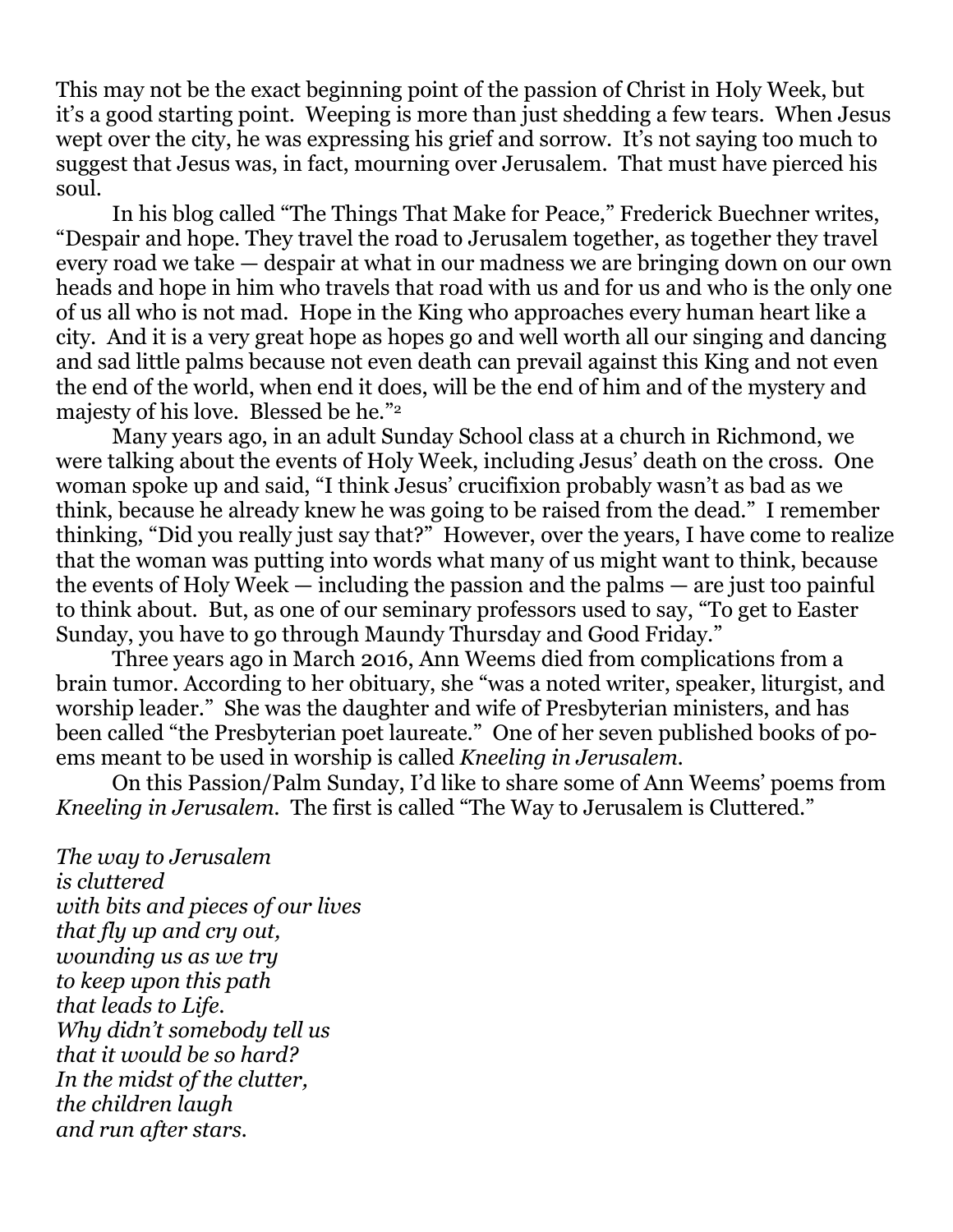*Those of us who are wise will follow, for the children will be the first to kneel in Jerusalem.*

The second poem is a bit longer. In these verses, Ann Weems describes the mixed bag that is Palm Sunday and Holy Week. It is called "From Hosanna to Horror, the Only Road to Easter."

*Balloons maybe. If Jesus were coming here, maybe we'd line up on either side of his parade route, and wave balloons as he passed. Back and forth . . . a multitude of colors, and we'd probably shout Yea! instead of Hosanna, and we'd hold up homemade posters saying, "Welcome, Jesus!" and as he passed by . . . probably in one of those bubble-top cars because the FBI would not want to be left out of this one . . . On the other hand maybe he'd refuse and ride that donkey after all or maybe even walk down the middle of the road with balloons bobbing as he walked, he'd wave to us and bless us. And we'd follow, and follow and follow. What a celebration! What a Festival of Faith that would be! And when the parade passed by, we'd finally go home, and look forward to the celebration next Sunday.*

*But what about Holy Week? The days lengthen, the pear tree flowers white outside my kitchen window . . . In the mysterious Lenten mix of lament and hope the taunting, blood splattered face of war screams into our lives, and we are tempted to despair. The TV bleeds and explodes and the unspeakably obscene inhumanity of war blares into our ears and our hearts and we turn and run.*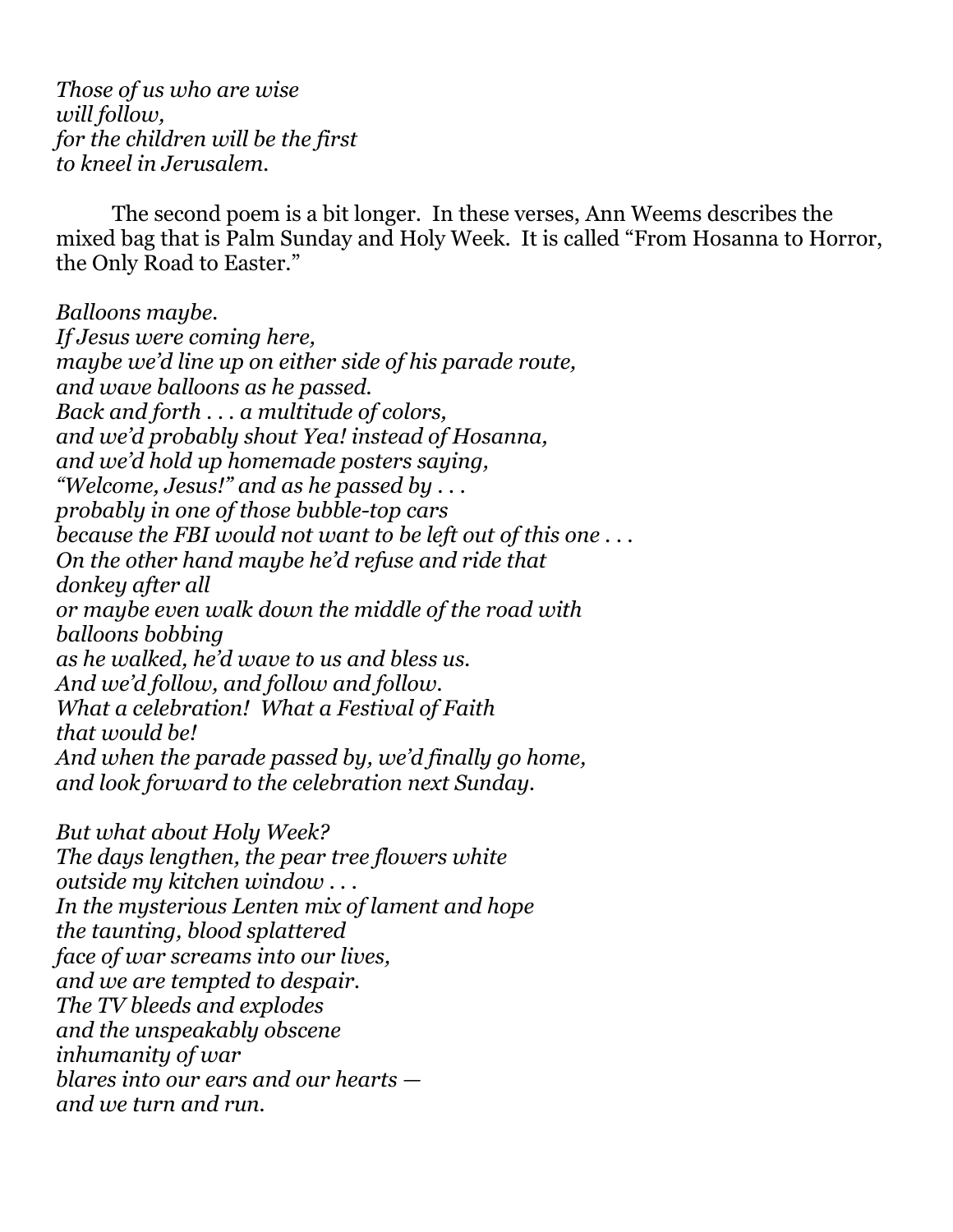*Into a wall the same wall we visit each Lent trying to get around a Gate called Truth, trying to go from Palm Sunday straight to Easter morning, trying to keep from going into that courtyard where we must answer whether we know him or not, trying to keep from going anywhere near that cross. So give us the palms and give us a parade, but O God, whisk us right from Palm Sunday to that "great getting-up morning." Have our Easter baskets filled and waiting for us, O God, because this year we're tired and we're scared and we just want a little peace and quiet. And so we turn and run or we kneel and pray for mercy and for miracles and the eyes to see this Jesus named Emmanuel, the eyes to see that God is with us.*

A few years ago, someone said to me, "The music at the Good Friday service is so sad and depressing." Well, I suppose it can be, especially compared to the "Hosanna, Loud Hosanna!" of Palm Sunday and the "Jesus Christ is Risen Today!" of Easter Sunday. But they all come as a package deal, even when we don't want to admit it, and try to get from Palm Sunday to Easter Sunday as quickly as we can, detouring around all of the events of Monday - Saturday.

So, during this Holy Week, as the Hosannas are still ringing in your ears, I encourage you to pick up your Bibles and read one or more of the gospel stories about Jesus' final week. The fact that Mark devotes 37.5% of his gospel to this one week, Matthew 28.5%, Luke 23%, and John a whopping 47.6% ought to tell us how important this Holy Week is for our lives, beginning today with the passion and the palms. Make your plans to worship on Friday night and come to the Lord's table to share communion with him and his people, and to contemplate God's wondrous love in Jesus Christ. Then plan to celebrate and sing Alleluia, He is Risen! at the top of your lungs next Sunday. In between the two Sundays, think on how we welcome the one who comes in the name of the Lord, not just during Holy Week, but every day of our lives.

I leave you with one more Ann Weems poem from *Kneeling in Jerusalem*.

*We're good at planning! Give us a task force and a project and we're off and running! No trouble at all!*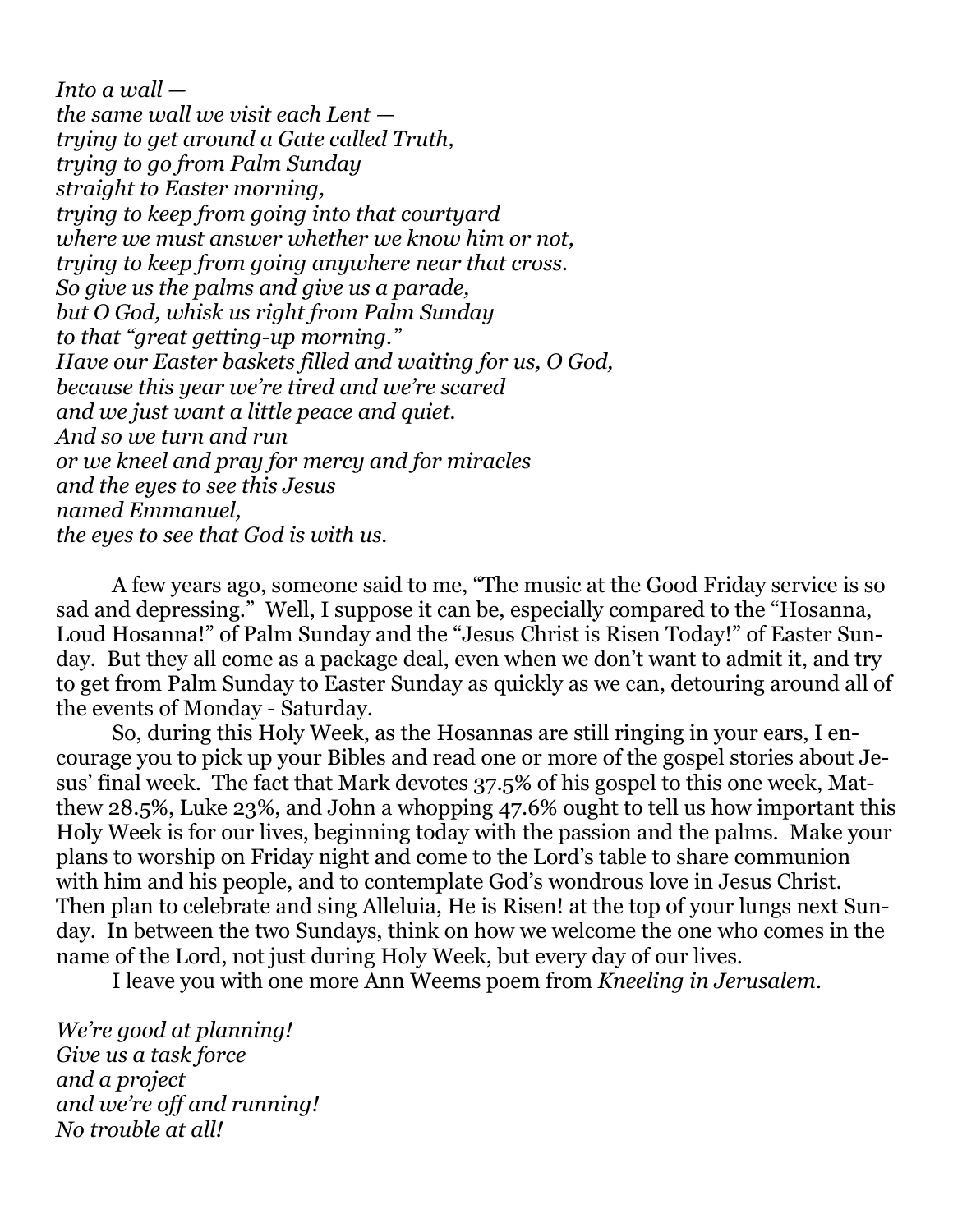*Going to the village and finding the colt, even negotiating with the owners is right down our alley. And how we love a parade! In a frenzy of celebration we gladly focus on Jesus and generously throw our coats and palms in his path. And we can shout praise loudly enough to make the Pharisees complain. It's all so good! It's between parades that we don't do so well. From Sunday to Sunday we forget our hosannas. Between parades the stones will have to shout because we don't.*

## *I have chosen a prayer written by Joanna Harader that she posted on her Spacious Faith blog. Let us pray:*

*God of the foolish cross, tottering down the streets of Jerusalem on a donkey, You are not the savior we expect. Your power doesn't look like the power we want from God to demonstrate. Your wisdom makes no sense to us. We are happy to join the crowd, waving branches, But not so sure we want to follow you into the temple courts into the upper room into the Garden of Gethsemane to the foot of the cross. Forgive our false assumptions. Clarify our clouded vision. Let us relax into the foolishness of your love, your grace. Hosanna, hosanna Save us, we beseech you! Amen.*

**NOTES**